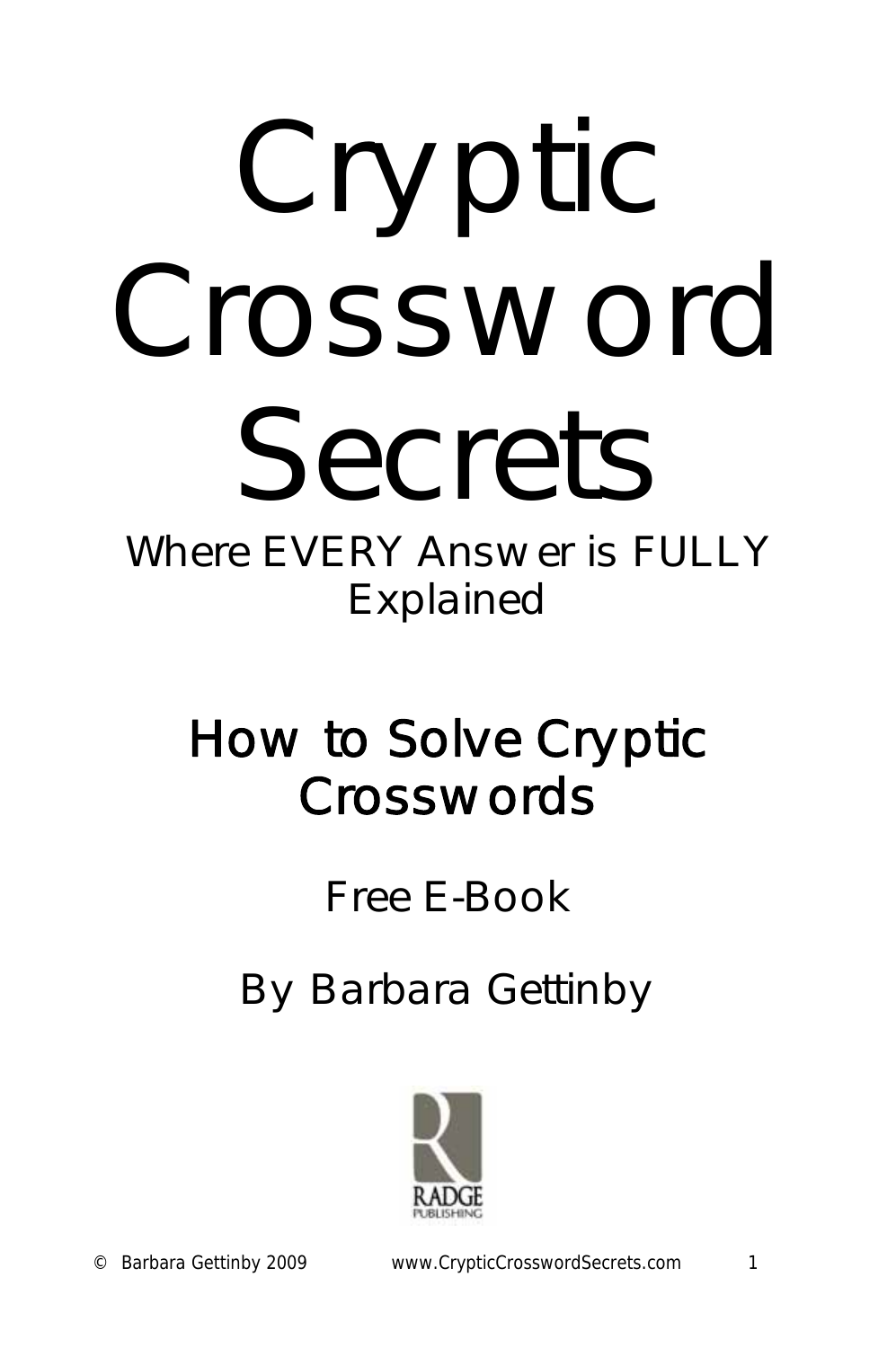

#### **CRYPTIC CROSSWORDS**

The dictionary meaning of cryptic is 'veiled in obscurity' or 'of mysterious meaning' and this is how cryptics appear at first. This book serves as an introduction to these enigmatic puzzles.

It is useful to have a dictionary and a thesaurus. There are some good electronic handhelds on the market which will even allow you to put in a question mark for the letters that you don't know. Some of these gadgets will do anagrams - a great relief when absolutely stuck.

So…we are in a mind game with words and usually each clue is in two parts. The 'key' or simple definition as in a normal crossword, and 'other describing words' which point the way to a solution.

One example of a cryptic clue would be:

Remainder will take a breather (4)

In this case '**remainder**' is the 'key' word and '**will take a breather**' are the other describing words.

The answer is REST.

'**Remainder**' is the rest, and '**will take a breather**' is a rest. This is an example of a Double Dealing clue and we will look at these clues in detail later.

Most of the words in a clue have a purpose - except the small joining words such as: is, but, with, as and the.

There are many subtle strategies used by cryptic compilers. These will be explained under the headings listed below.

Use this Free E-Book to help you solve the puzzles in my Cryptic Crossword Secrets E-books available at www.CrypticCrosswordSecrets.com.

Good luck,

#### **Barb Gettinby**

### **CLUE TYPES**

- Double Dealings
- Hide and Seak
- Initials Only
- Omissions
- Sounds the Same
- Back Flips
- 
- Jumbled Letters
- Every Second Counts
- Similar Substitutes
- Abbreviations
- Commonly Used Short Words
- Devilish and Dastardly Decoys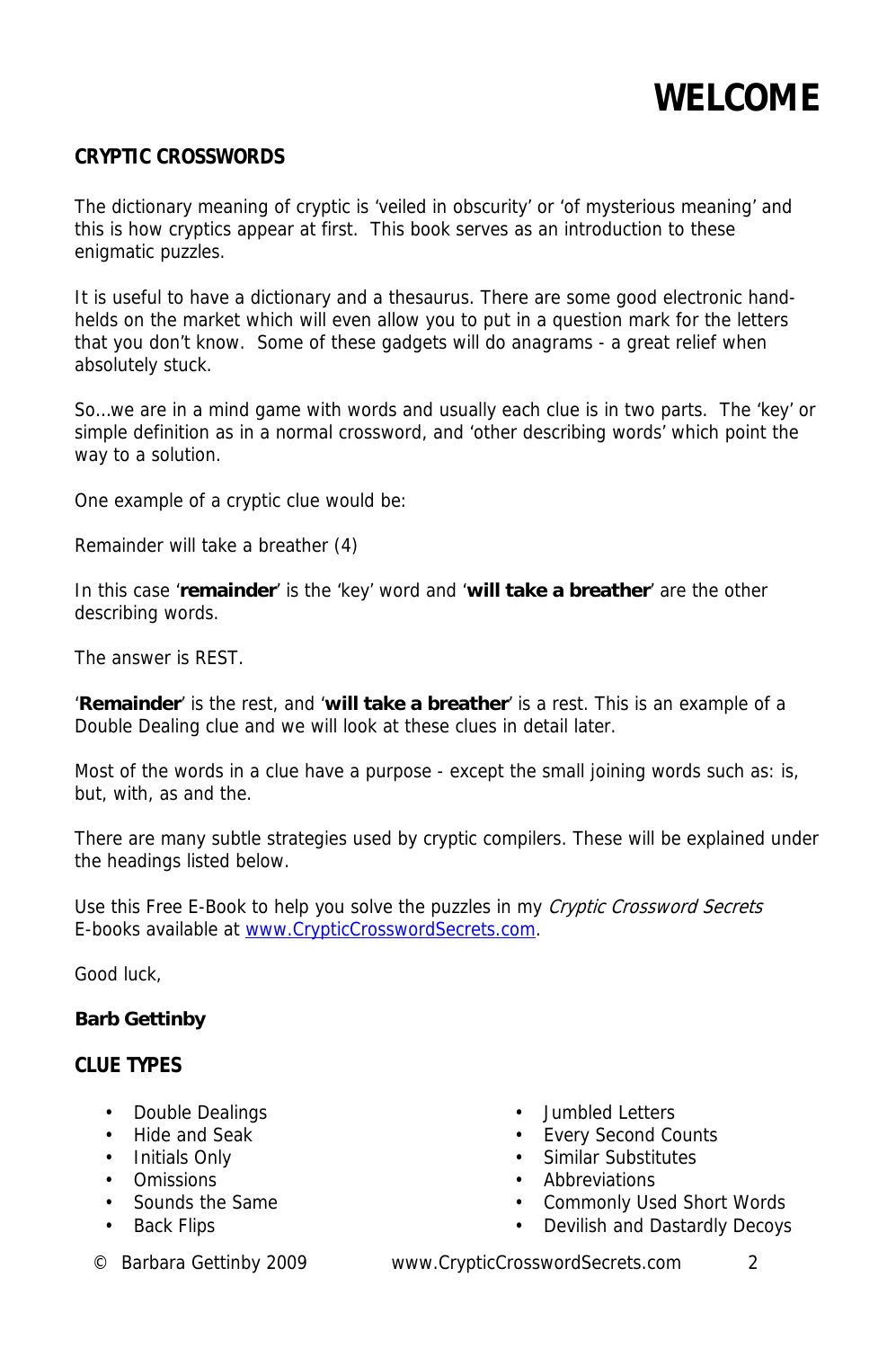# **STRAIGHT CROSSWORDS AND CRYPTIC CROSSWORDS**

**Straight crossword puzzles are like mind games with words.** 

**Cryptic Crossword puzzles are like mined games with words.** 

**The puzzles in this volume are designed as 'entry level' cryptics, however I have thrown in a few that are slightly more challenging.**

### **STRAIGHT CLUES**

The task is to substitute a different but similar meaning word for that which is suggested in the clue.

### **Example**

| Clue   | Conceal (4) [numeral indicates the number of letters] |
|--------|-------------------------------------------------------|
| Answer | Hide                                                  |

### **CRYPTIC CLUES**

Similar to straight clues but usually in two parts. One part proves the other.

### **Example**

**Clue Conceal the skin (4) Answer** Hide

To conceal is to '**hide**' and a skin is a '**hide**'

Often there is a 'key' word or phrase at the beginning or end of the clue. It is a straight definition as in a straight crossword.

The 'secondary' part of the clue will be one or more describing words. Clever and devious means are used to hide the answer within these words.

When tackling these crosswords don't overtax yourself. Start by reading all the clues through and see if any answers 'jump out' at you.

With a cryptic crossword, it would be a very good result to solve three clues on the first try. Bear in mind that when cryptics are published in newspapers you are not expected to solve the complete crossword. They want you to buy the next edition to find the answers.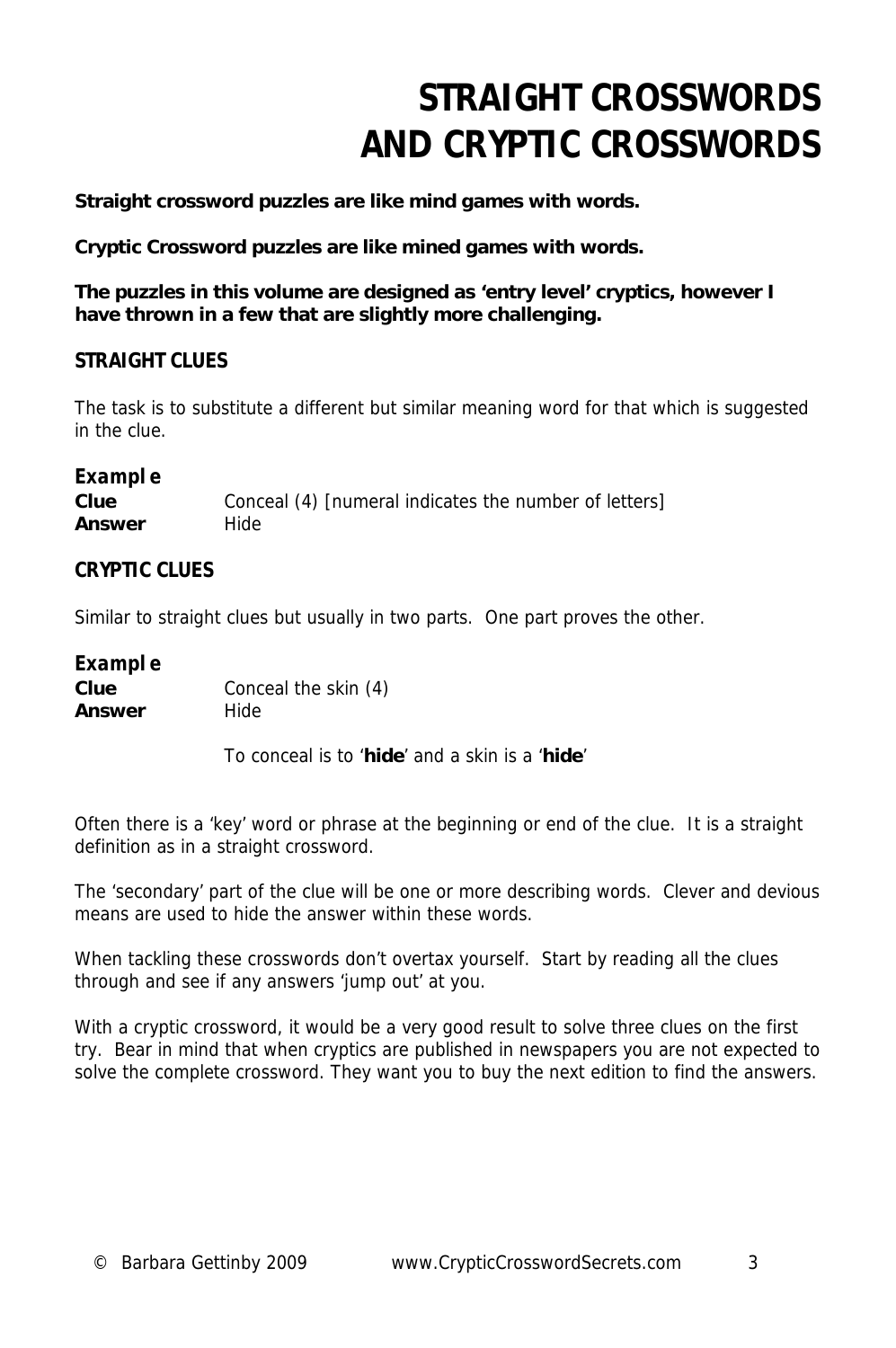### **DOUBLE DEALINGS**

With this type of clue there are two definitions, each giving the same answer.

### **Example 1**

**Clue** Carries the animals (5) **Answer** BEARS

Carries (**bears**) the animals (**bears**)

### **Example 2**

| Clue   | Consumes the birds (8)                   |
|--------|------------------------------------------|
| Answer | <b>SWALLOWS</b>                          |
|        | Consumes (swallows) the birds (swallows) |

### **Example 3**

| Clue   | Heads for the bullocks (6) |
|--------|----------------------------|
| Answer | <b>STEERS</b>              |

Heads for is **steers** and bullocks are **steers**

### **Example 4**

| Clue   | Educates groups of fish (7) |
|--------|-----------------------------|
| Answer | <b>SCHOOLS</b>              |

Educates (**schools**) groups of fish (**schools**)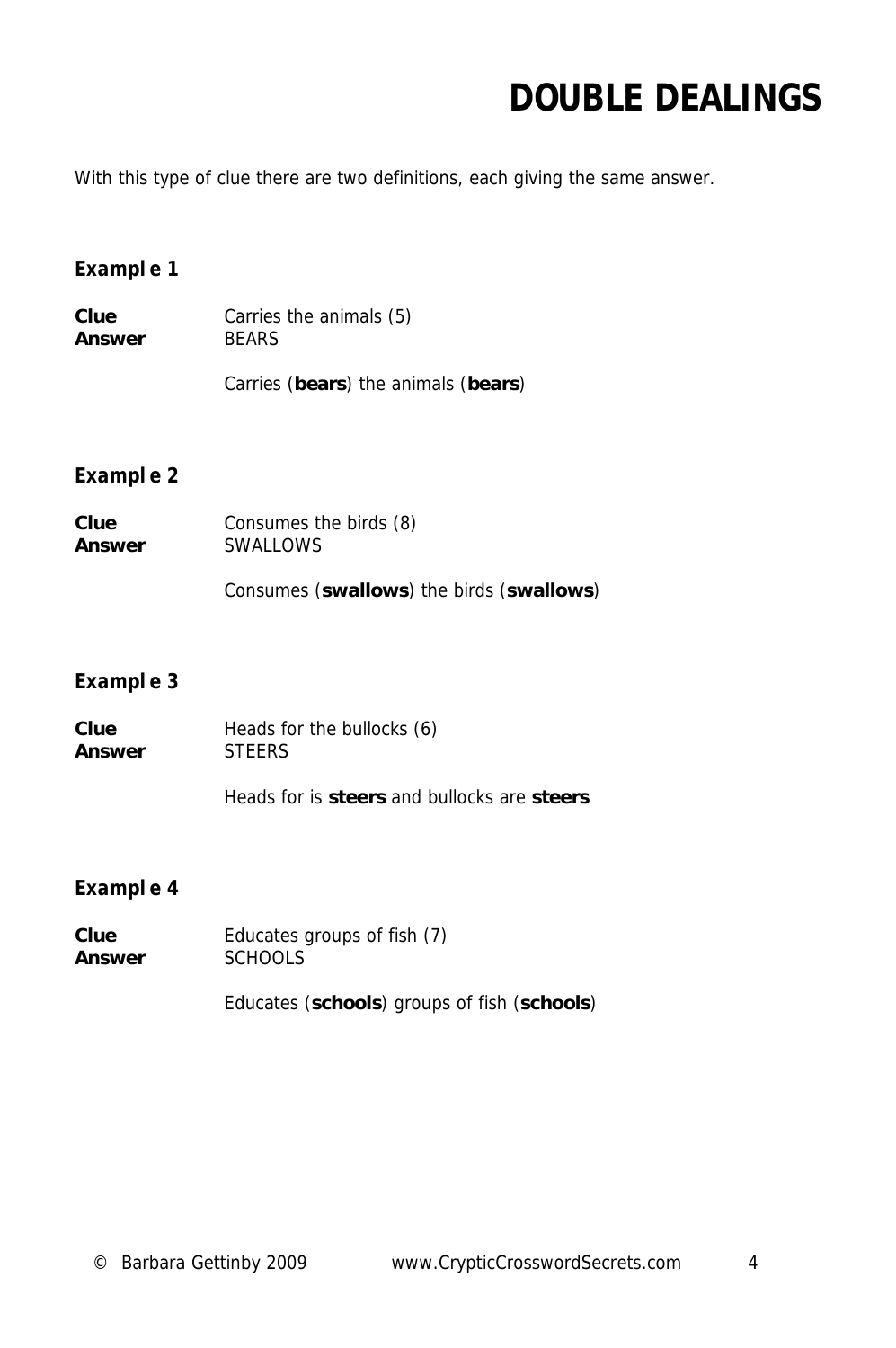# **HIDE AND SEEK**

This type of clue uses indicators such as 'hiding' or 'holding' to suggest that the answer is hiding in the clue.

### **Example 1**

| Clue   | Not dressed in homespun cladding (6)                                                                                   |
|--------|------------------------------------------------------------------------------------------------------------------------|
| Answer | UNCLAD                                                                                                                 |
|        | 'Not dressed' is the key definition<br>'In' is the hidden indicator<br>Homespun cladding is where the answer is hiding |

### **Example 2**

| Clue   | Masked abuser - vile and obsequious (7)                                                                             |
|--------|---------------------------------------------------------------------------------------------------------------------|
| Answer | <b>SERVILE</b>                                                                                                      |
|        | 'Obsequious' is the key definition<br>'Masked' is the hidden indicator<br>Abuser vile is where the answer is hiding |

### **Example 3**

**Clue** Isle is covered in garlands (4) **Answer** LEIS

> 'Garlands' is the key definition 'Covered in' is the hidden indicator Is**le is**, is where the answer is hiding

Here are some indicators of hidden words:

- Enfolding
- Embracing
- Secret
- Retaining
- Possessing
- Clenched
- Found
- In
- Containing
- Holding
- Shrouded
- Masked
- Internal
- Interior
- Screen
- Covered
- Veiled
- Hidden
- Concealed
- Buried
- Inside
- Obscured

© Barbara Gettinby 2009 www.CrypticCrosswordSecrets.com 5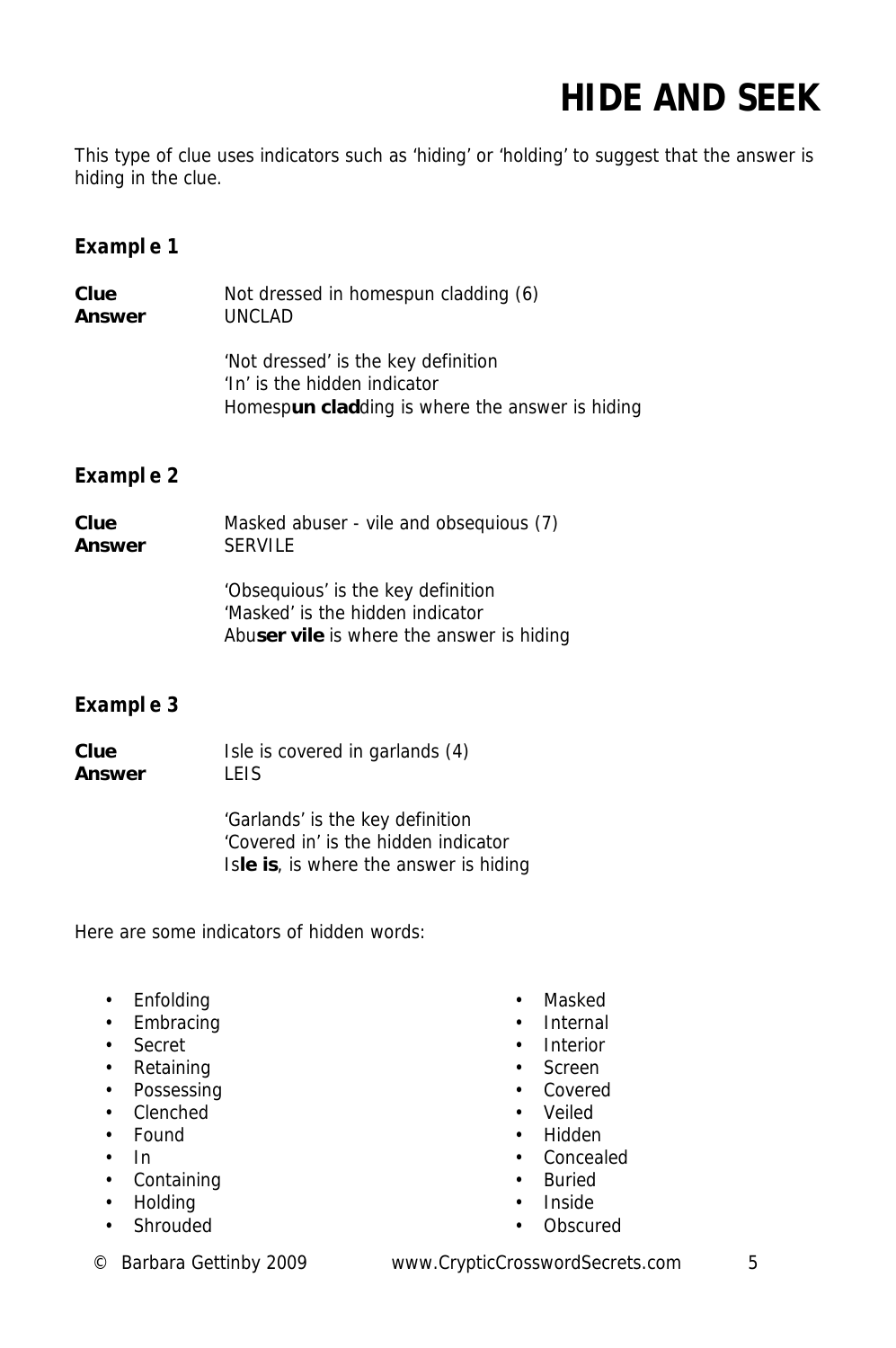### **INITIALS ONLY**

This type of clue uses words such as 'initial' or 'start' to indicate that only the initial letters of words are used. Usually only very short answers are employed for this type of clue otherwise the clue would be too long.

### **Example 1**

**Clue** Start laying a wonderful new turf (4) **Answer** LAWN

> 'Turf' is the key definition 'Start' is the initial indicator Start **l**aying **a w**onderful **n**ew turf

### **Example 2**

#### **Clue** Stern beginning gives really interesting meaning (4) **Answer** GRIM

 'Stern' is the key definition 'Beginning' is the initial indicator Stern beginning **g**ives **r**eally **i**nteresting **m**eaning

Here are some common 'initial' indicators:

- Begin
- Capital
- Captain
- Chief
- Commence
- First
- First of all
- Head
- Headline
- Initial
- Leading
- Major
- Opening
- Prime
- Starting
- To begin With
- To start with
- Top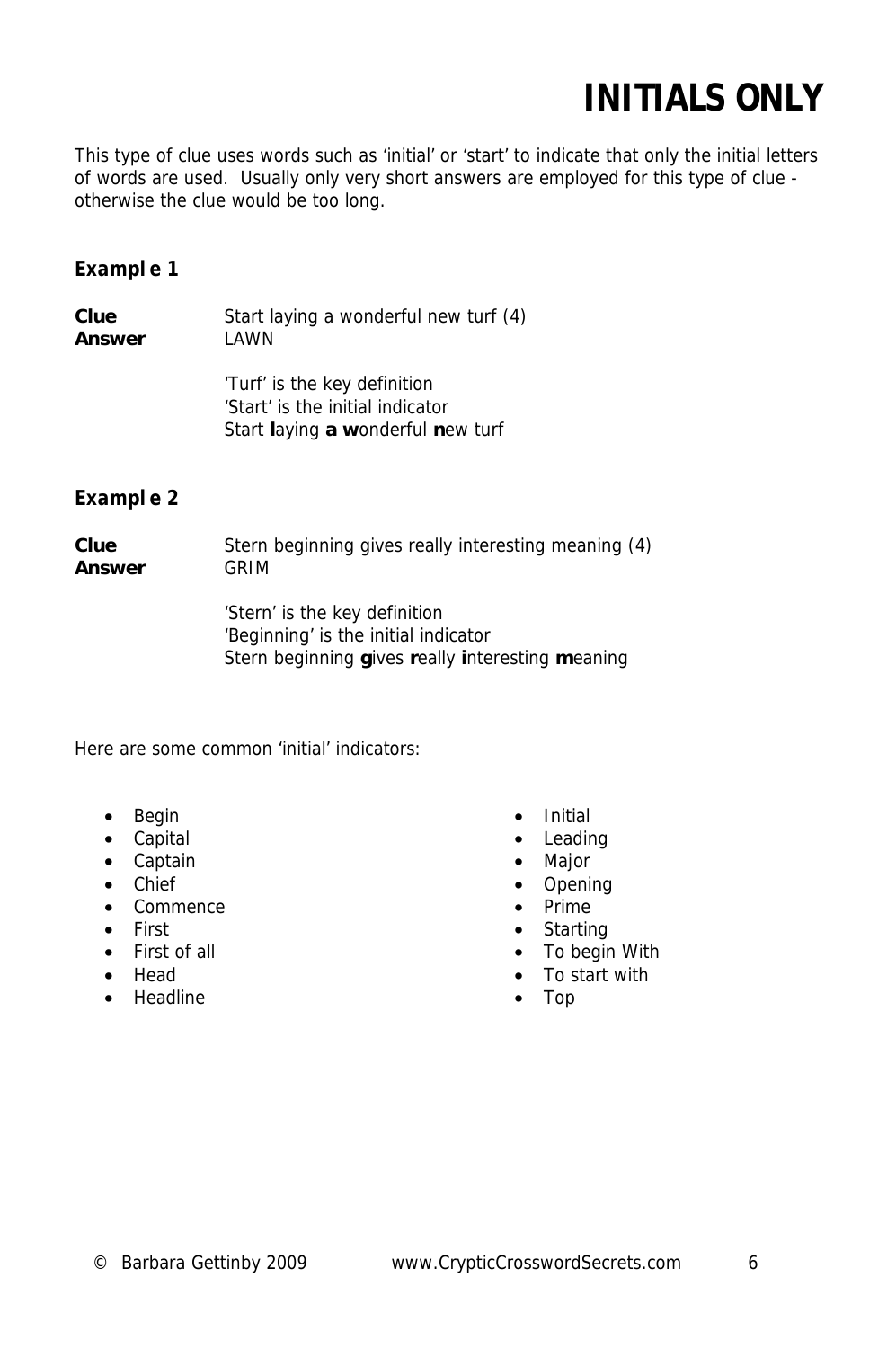### **OMISSIONS**

This type of clue uses words such as 'not started' or 'not finished' or 'short' to indicate that some letters should be dropped from a word to help find the answer.

### **Example 1**

| Clue   | Endlessly loathe a solemn promise (4)    |
|--------|------------------------------------------|
| Answer | OATH                                     |
|        | 'A solemn promise' is the key definition |

 'A solemn promise' is the key definition 'Endlessly' is the omission indicator L**oath**e is where the 'endings' are omitted

### **Example 2**

**Clue** Be a headless olive (4) Answer **LIVE** 

> 'Be' is the key definition (To be is to **live**) 'Headless' is the omission indicator O**live** is where the 'head' is omitted

Where letters have been deleted there are some common 'omission' indicators:

- Beheaded
- Bob
- Cut
- Delete
- Dock
- Don't start
- Endlessly
- Finish off
- First off
- Half
- Headless
- Last off
- Leave off
- Lopped
- No
- Shorten
- Sliced
- Trimmed
- Unopened

Where words have their inside letters 'omitted' some of the indicators would be:

- Empty
- Gutless
- Heartless
- Hollow
- No centre
- No middle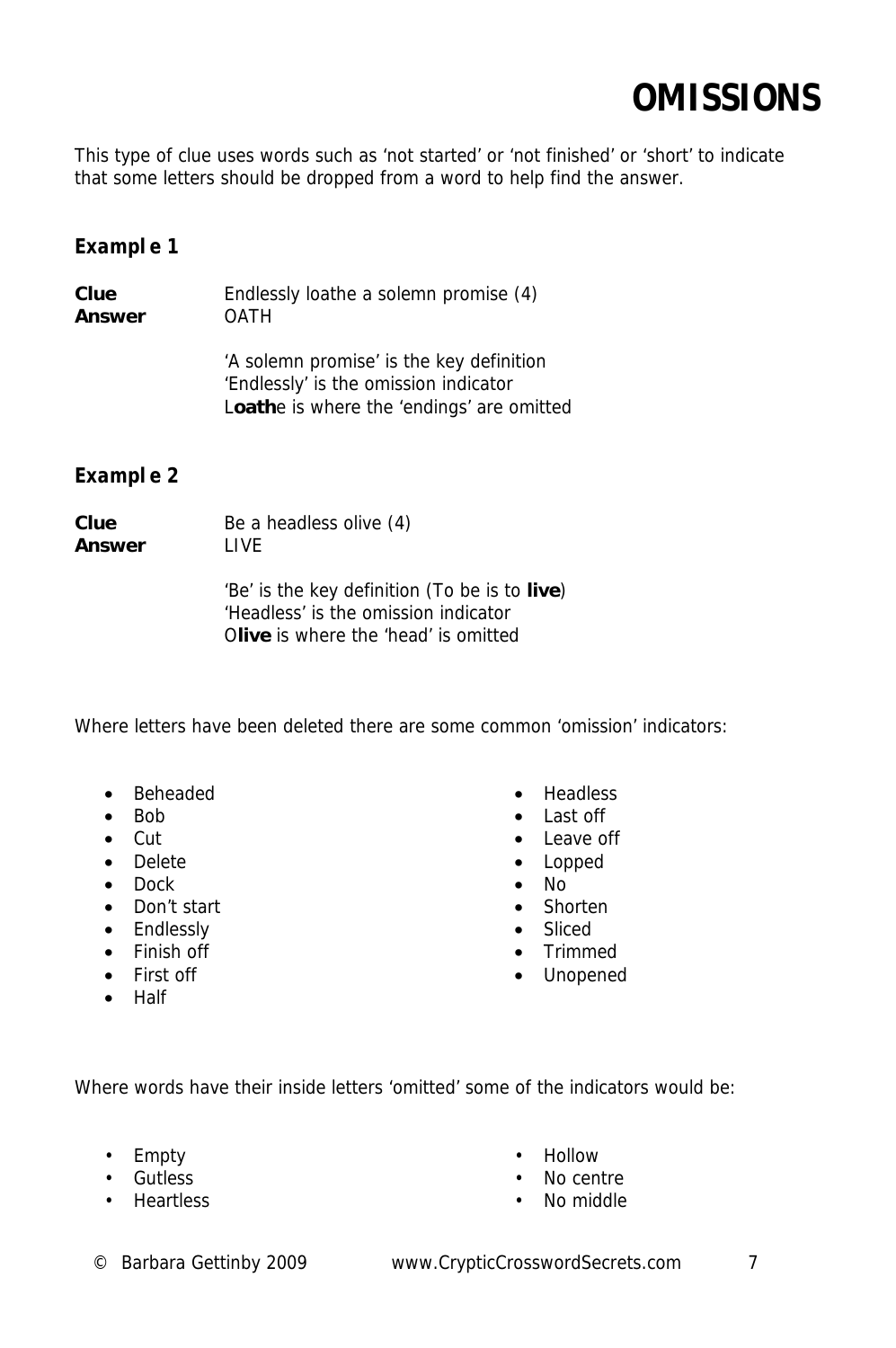# **SOUNDS THE SAME (Homophones)**

Homophones are words that sound like each other but are often spelled differently. The compiler uses words such as 'sounds like' to indicate a homophone.

### **Example 1**

| Clue   | Dripping with reports on the Hellenic republic (6)                                                                                                          |
|--------|-------------------------------------------------------------------------------------------------------------------------------------------------------------|
| Answer | <b>GREECE</b>                                                                                                                                               |
|        | 'Hellenic republic' is the key definition<br>'Reports' is the homophone indicator<br><b>Grease</b> (dripping) sounds like <b>Greece</b> (Hellenic republic) |

#### **Example 2**

| Clue   | Mount with a loud gravelly voice (5) |
|--------|--------------------------------------|
| Answer | HORSE                                |
|        | Mount is the key definition          |

 'Mount' is the key definition 'Loud' is the homophone indicator **Horse** (mount) sounds like **hoarse** (gravelly voice)

### **Example 3**

**Clue** Ceremonial act is utterly correct (4) **Answer** RITE

> 'Ceremonial act' is the key definition 'Utterly' is the homophone indicator **Rite** (ceremonial act) sounds like **right** (correct)

Here are some examples of homophone indicators:

- Articulated
- Ask for
- Audible
- Broadcast
- Ear
- Hear
- Heard
- Listen
- Loudly • Mentioned
- 
- Noise
- Oral
- Reportedly
- Sounds like
- Speak
- Story
- Tale
- Tell
- Utter
- Verbalise
- You'd say

© Barbara Gettinby 2009 www.CrypticCrosswordSecrets.com 8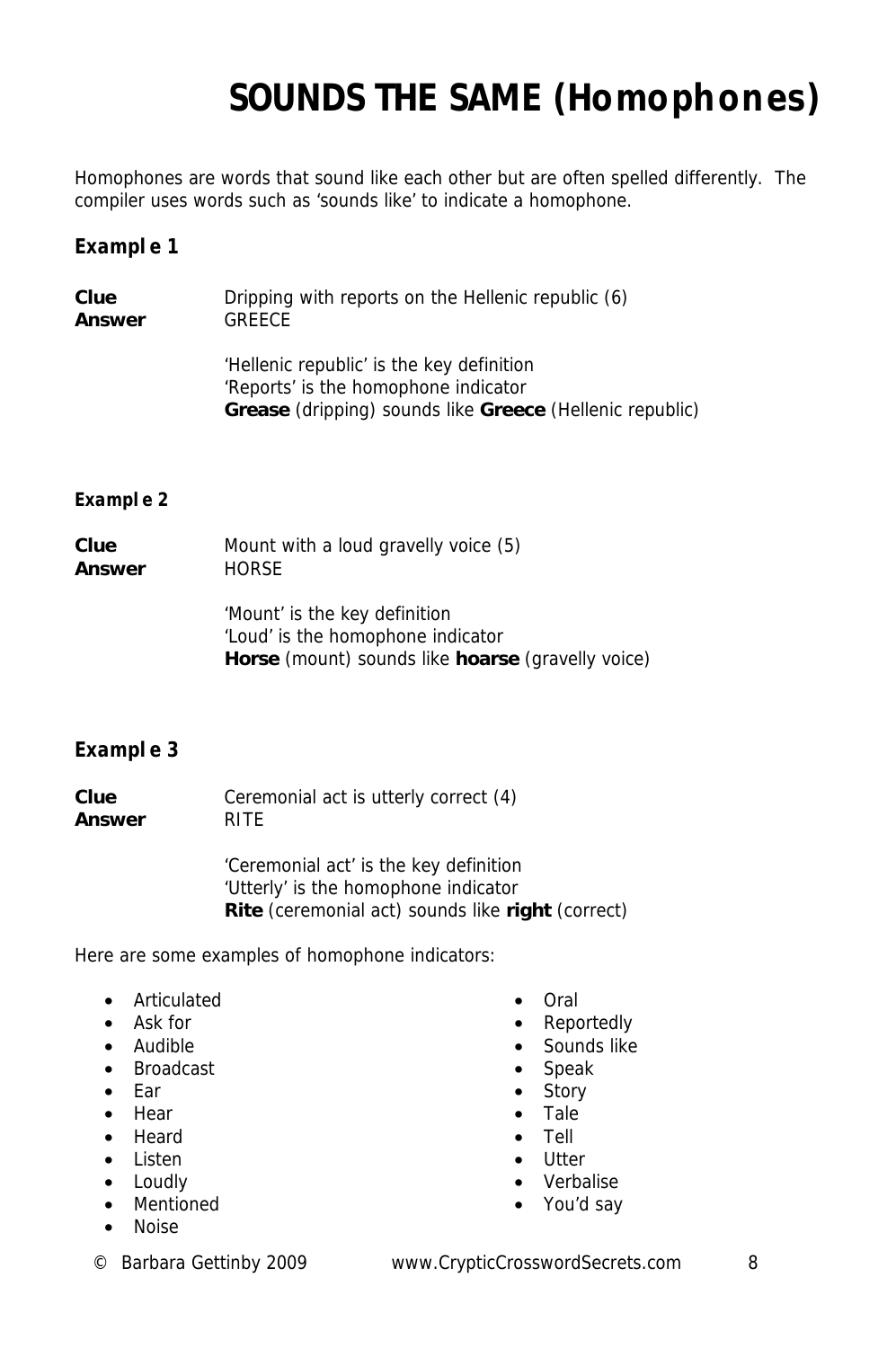### **Back flips**

This type of clue uses words such as 'reverse' or 'return' as an indicator for letters used backwards.

### **Example 1**

| Clue   | Damon will return with the wanderer (5)                                                                            |
|--------|--------------------------------------------------------------------------------------------------------------------|
| Answer | <b>NOMAD</b>                                                                                                       |
|        | 'Wanderer' is the key definition<br>'Return' is the reversal indicator<br>Reverse 'Damon' and you will get 'nomad' |

### **Example 2**

| Clue   | Flower David Turner designed (4)                                                                                        |
|--------|-------------------------------------------------------------------------------------------------------------------------|
| Answer | <b>DRFW</b>                                                                                                             |
|        | 'Designed' is the key indicator<br>'Turner' is the reversal indicator<br>Reverse 'Flower David' and you will get 'drew' |

### **Example 3**

**Clue** Upend rats to find a heavenly body (4) **Answer** STAR

> 'Heavenly body' is the key indicator 'Upend' is the reversal indicator Reverse '**rats**' and you will get '**star**'

Some words commonly used to indicate reversal:

- About
- About face
- Around
- Back
- Backflip
- Backslide
- Comeback
- Counter
- Endwise
- Getting up
- Raised
- Retire
- Retreats
- Return
- Reversal
- Revert
- Rotate
- Tail first
- Turn aside
- Turner
- Turning
- Up
- Upend
- Upset
- Upturned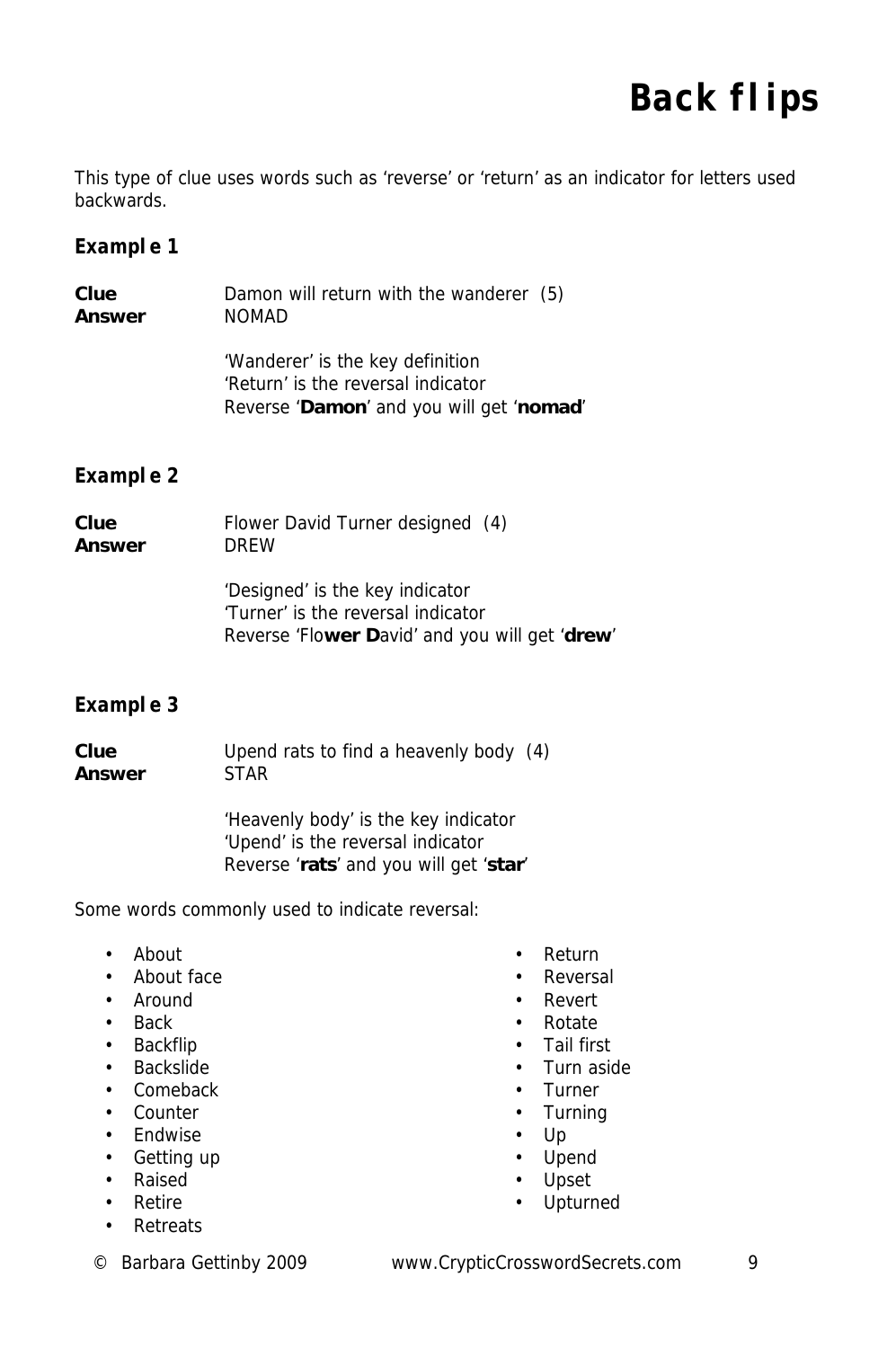# **JUMBLED LETTERS (Anagrams)**

An anagram is when letters in one or more words are jumbled to form a completely new word such as **tone** for **note**.

The compiler uses words such as 'jumbled' to indicate an anagram.

There are hundreds of words which can be used to indicate an anagram.

Here are some of the most common:

- altered
- arranged
- badly
- broken
- changed
- confused
- cooking
- corrupt
- crazy
- crumpled
- crushed
- damaged
- danced
- designed
- disordered
- distressed
- foggy • funny
- **injured** • loose
- lost
- 
- mad
- mess
- mixed up
	- new
	- oddly
	- off
- organised
- perhaps
- rocky
- roughly
- rudely

**Example 1** 

**Clue** Keen for a new joint (4) **Answer** KNEE

> 'Joint' is the key indicator 'New' is the anagram indicator **Keen** is the word to be jumbled to make **knee**

### **Example 2**

**Clue** Air a funny opera song (4) **Answer** ARIA

> 'Opera song' is the key indicator 'Funny' is the anagram indicator **Air a** are the words to be jumbled to make **aria**

When you see a word like 'funny' which could indicate an anagram it is a good idea to count the letters nearby to see if they add up to the length of the answer. In this case 4 letters.

When tackling an anagram write the letters in a circle and the answer will often become obvious.

- ruined
- shifted
- shredded
- sick
- silly
- spoiled
- stewed
- stirred
- strangely
- stupidly
- unusually
- upset
- wandering
- wild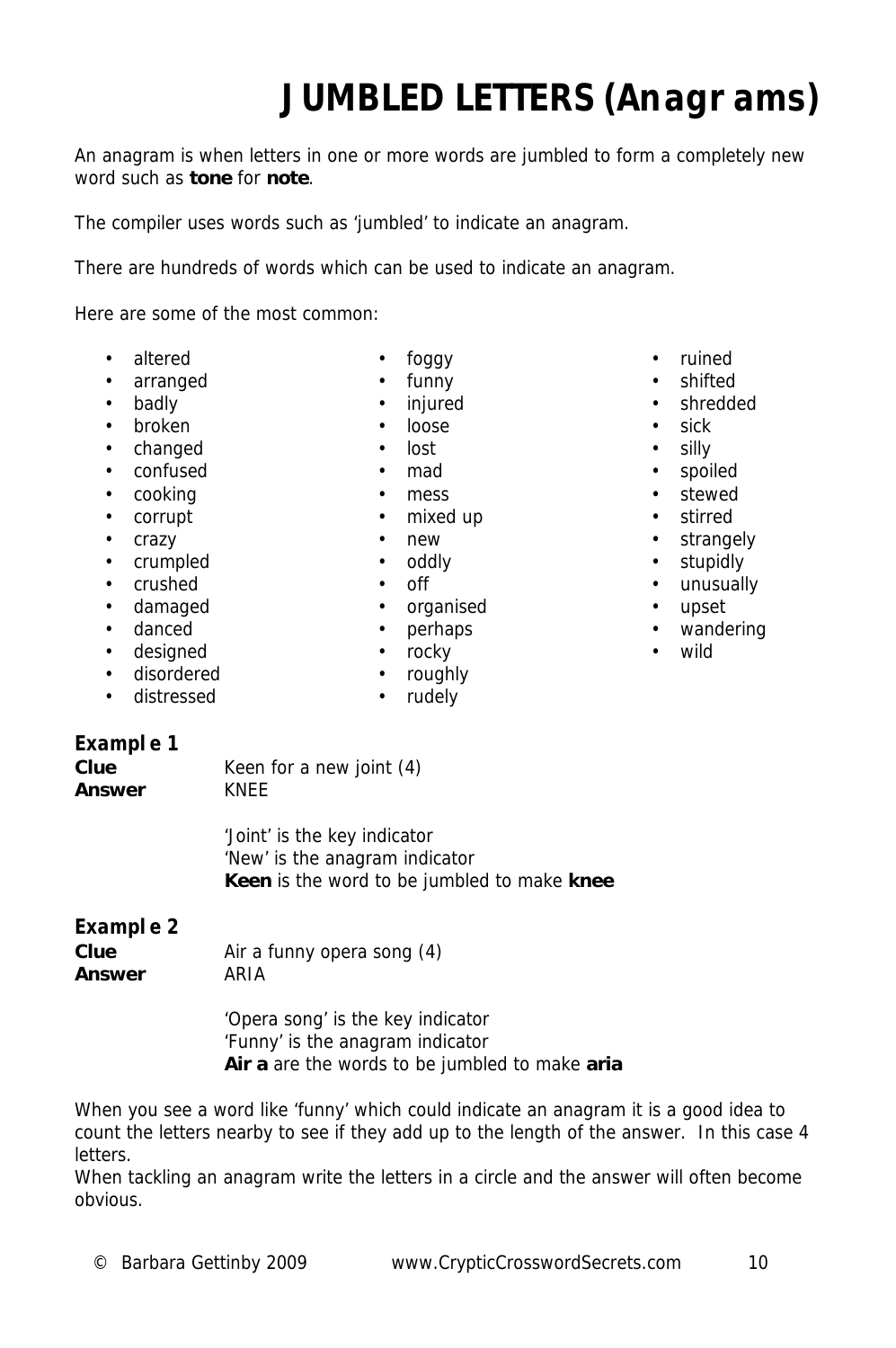# **EVERY SECOND COUNTS (Use of alternate letters)**

This type of clue uses words such as 'odd' or 'even' to indicate that alternate letters are used to form part of the answer.

### **Example 1**

| Clue   | Laundry basin wears the thumbs out unevenly (7) |
|--------|-------------------------------------------------|
| Answer | WASHTUB                                         |

 'Laundry basin' is the key indicator 'Unevenly' is the alternate indicator **W**e**a**r**s** t**h**e **t**h**u**m**b**s is where the 'uneven' letters are

### **Example 2**

| Clue<br>Answer | Four hallelujahs intermittently spoken (4)<br>ORAL       |  |  |  |  |
|----------------|----------------------------------------------------------|--|--|--|--|
|                | 'Spoken' is the key indicator                            |  |  |  |  |
|                | 'Intermittently' is the alternate indicator              |  |  |  |  |
|                | Four hallelujahs is where the 'intermittent' letters are |  |  |  |  |

Bear in mind that a word such as 'uneven' could indicate an anagram. It could suggest that the letters are jumbled or 'uneven'.

Words commonly used to indicate use of alternate letters:

- Alternate
- Asymmetric
- Even
- Every second
- Inconsistent
- Irregular
- Not even
- Odd
- Uneven
- Variable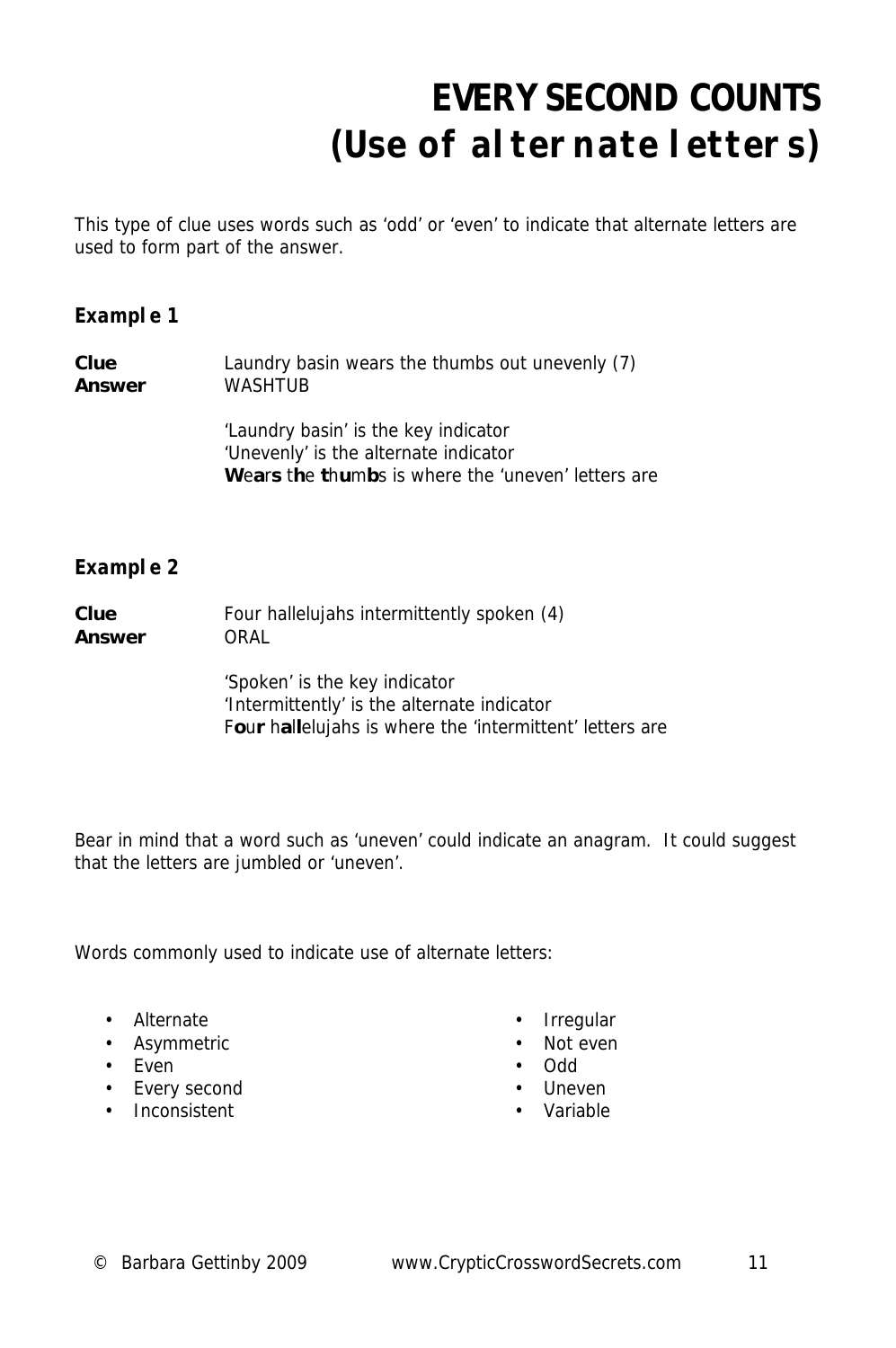### **SIMILAR SUBSTITUTES (Words formed from synonyms)**

Synonyms are words which are similar in meaning such as 'mates' and 'friends'. Sometimes the compiler uses one or more synonyms to create a new word.

#### **Example 1**

| Clue   | Companionship at mates' joint (10) |
|--------|------------------------------------|
| Answer | <b>FRIENDSHIP</b>                  |

 'Companionship' is the key definition Mates are **friends** and a joint is a **hip**

### **Example 2**

| Clue   | Store guardian is a retailer (10) |
|--------|-----------------------------------|
| Answer | <b>SHOPKEEPER</b>                 |

 'Retailer' is the key definition A store is a **shop** and a guardian is a **keeper**

### **Example 3**

| Clue   | Occasional fashionable haunt (10) |
|--------|-----------------------------------|
| Answer | <b>INFREQUENT</b>                 |

 'Occasional' is the key definition Fashionable is **in** and to haunt is to **frequent**

There are no indicators of a 'similar substitute' or synonym clue but the answer is often a longer word to allow for the word-play.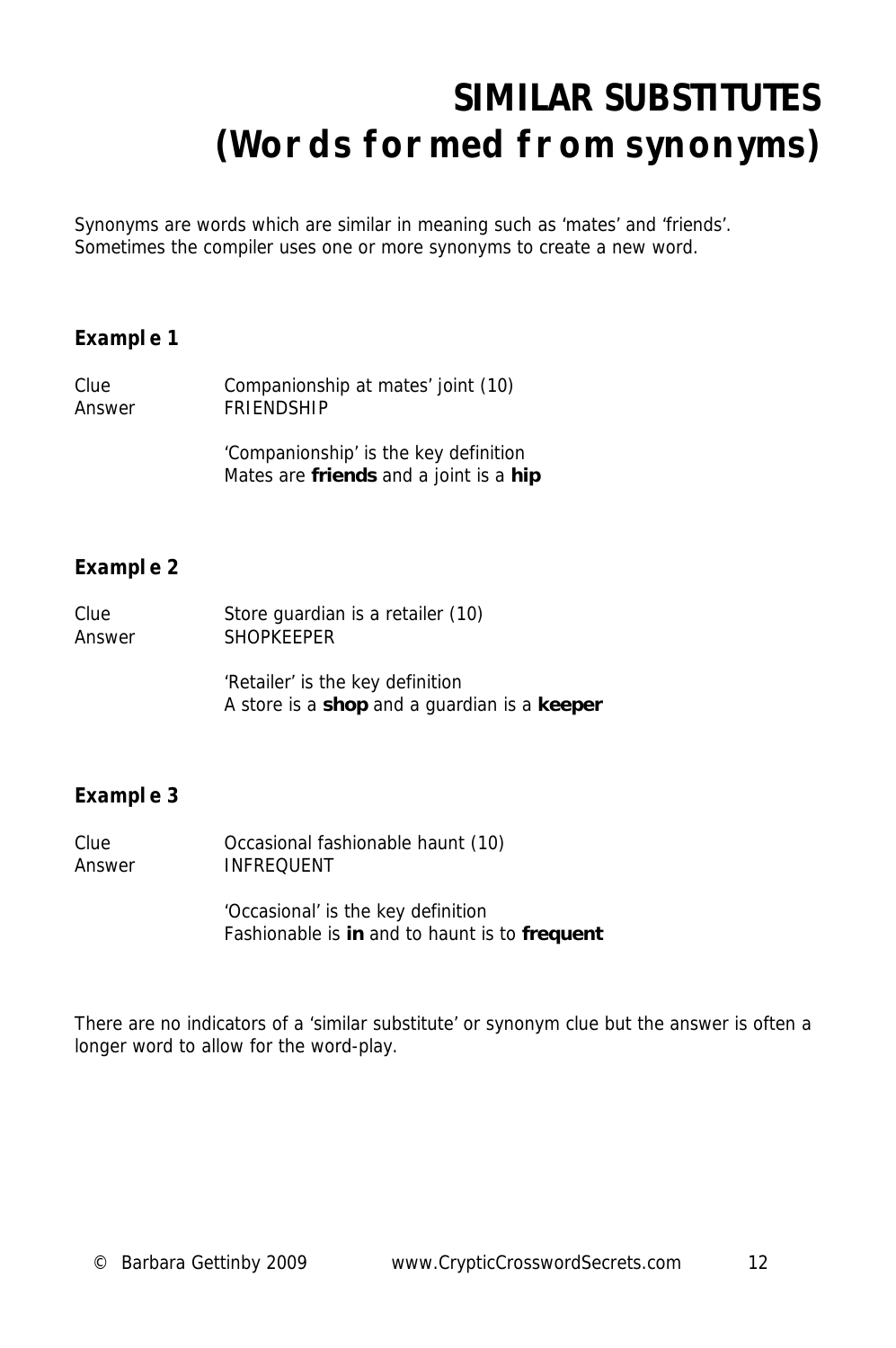### **ABBREVIATIONS**

Hundreds of common abbreviations are used regularly by cryptic compilers. These will become familiar over time but most will be listed here for use as a reference.

#### **Roman numerals:**

| 1(1)   | $\mathsf{LX}(60)$ |
|--------|-------------------|
| IV(4)  | <b>XC(90)</b>     |
| V(5)   | C(100)            |
| VI(6)  | CD(400)           |
| IX(9)  | D(500)            |
| X(10)  | DC(600)           |
| XL(40) | CM(900)           |
| L(50)  | M(1,000)          |
| LI(51) | etc               |

#### **Foreign words:**

| Le, La, Les                | (The French)      |
|----------------------------|-------------------|
| Der, Die, Das (The German) |                   |
| il                         | (The Italian)     |
| ΕI                         | (The Spanish)     |
| Тe                         | (The Maori)       |
| Or                         | (French for gold) |

**Musical notes: a b c d e f g**

#### **Musical:**

Soft/Quiet: **p**, Loud: **f**

#### **Initials:**

Compilers feel free to use only the initial from almost any word Black **B** White **W** Cold **C** Hot **H** Energy **E** Year **Y** etc

### **Chemical elements as symbols:**

Copper **cu** Gold **au** Iodine **i** Iron **fe** Silver **ag** etc.

**Month: jan feb mar apr may jun jul aug sep oct nov dec** 

**Specialist/Specialty: ENT** (Ear, Nose and Throat Specialist)

Companion **ch** (order of knighthood)

Ring/Love/Duck/Nothing/Nil/Zero/Circle/Egg **o**

Soldier **gi re** (Royal Engineers) **ta** (Territorial Army)

Penny **d** Pound **L lb** Shilling **s sh**

Football **ru** (Rugby Union) **fa** (football association)

Book **nt** (new testament) **ot** (old testament)

Church **ch ce** (Church of England) **rc** (Roman Catholic)

Governor **gg** (governor general)

Doctor/Medico **dr mo mb**

Lawyer **da** (district attorney)

Priest/Theologian **dd** (doctor of divinity)

Student/Learner/Cadet/Beginner/Novice/Pupil **L**

### **States:**

California **cal** Virginia **va** Western Australia **wa** etc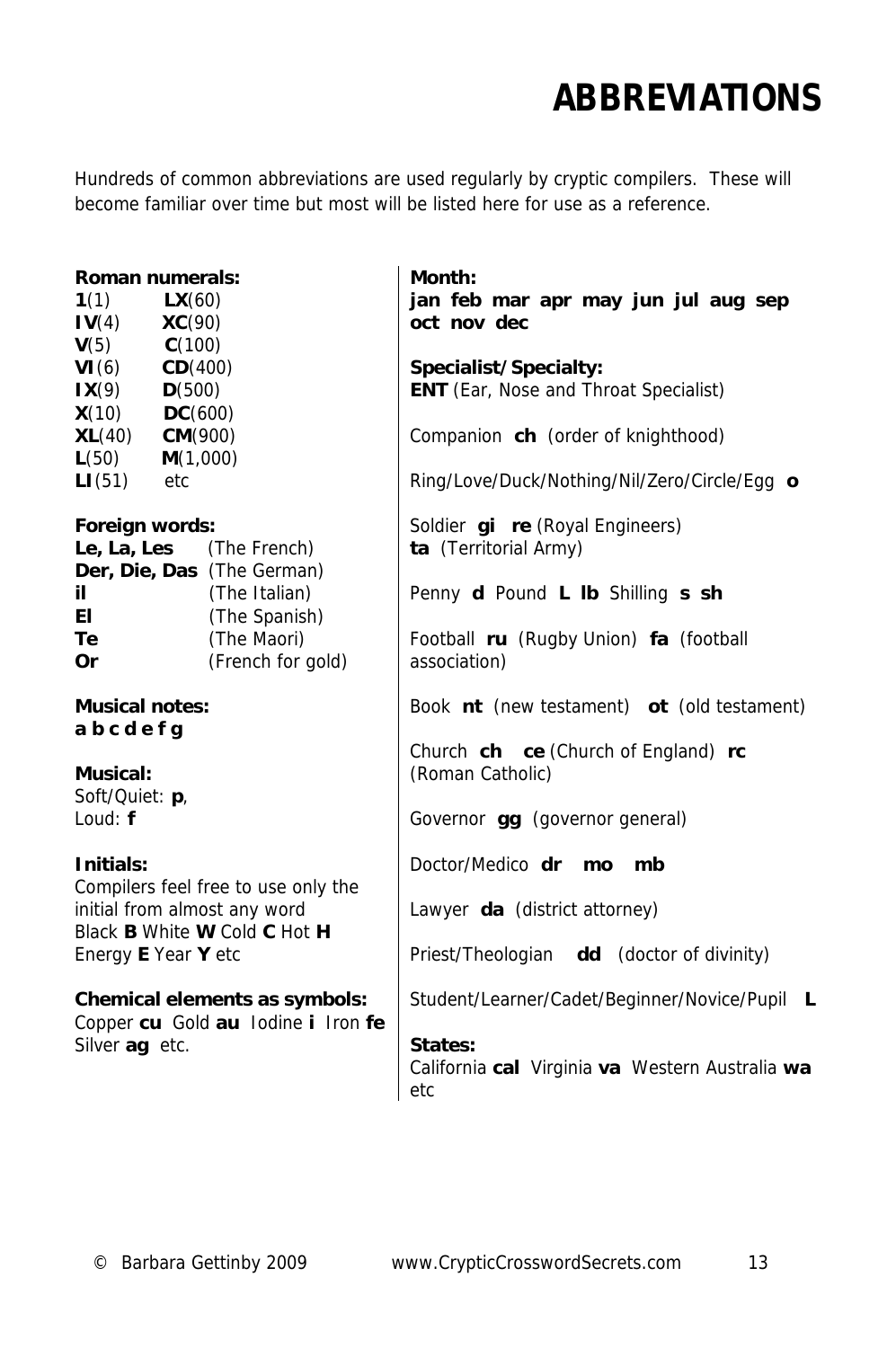### **MORE ABBREVIATIONS**

| About               | re                      |
|---------------------|-------------------------|
| Account             | ас                      |
| Alien               | et                      |
| Artist              | ra                      |
| Bar                 | т                       |
| Bend                | S                       |
| Bone                | t                       |
| Bridge players      | nsew                    |
| <b>British Rail</b> | br                      |
| <b>Business</b>     | CO                      |
| Car                 | <b>RR</b> (Rolls Royce) |
| Companion           | ch                      |
| Concerning          | re                      |
| Councillor          | cr                      |
| Credit              | cr                      |
| Cross               | x                       |
| Current             | ac dc                   |
| Debit/Debtor        | dr                      |
| Distress call       | SOS                     |
| Eastern             | e                       |
| Eliot               | <b>TS</b> (author)      |
| Excellent           | $A1$ (A one)            |
| Exercise            | pt pe                   |
| Firm                | CO                      |
| For each            | per                     |
| Former              | ex                      |
| Graduate            | ba ma                   |
| Horse               | gg nag                  |
| Kiss                | x                       |
| Large               | OS                      |
| Magistrate          | jp                      |
| Manuscript          | ms                      |
| Measure             | em en ell               |

| ÷               |
|-----------------|
| C               |
| t               |
| a               |
|                 |
|                 |
|                 |
|                 |
| sew             |
| r               |
|                 |
| O               |
| R (Rolls Royce) |
| h               |
| e               |
| r               |
| r               |
|                 |
|                 |
| c dc            |
| r               |
| ΟŚ              |
|                 |
| S (author)      |
|                 |
| $1$ (A one)     |
| t pe            |
| o               |
| er              |
| X               |
|                 |
| a ma            |
| g nag           |
|                 |
| S               |
| C               |
| าร              |
|                 |
| m en ell        |

| Model         | <b>T</b> (Ford) |
|---------------|-----------------|
| <b>Notice</b> | ad              |
| Now           | ad              |
| <b>Nurse</b>  | en              |
| Odour         | bo              |
| Old           | ex              |
| Non-drinker   | tt              |
| Officer       | Lt co           |
| Opponent      | V               |
| Painter       | ra              |
| Politician    | mp              |
| Priest        | fr              |
| Princess      | Di              |
| Queen         | er              |
| Railway       | ry              |
| Record        | Ep Lp           |
| Saint         | st              |
| Service       | rn ran raf raaf |
| Ship          | SS              |
| Smell         | bo              |
| Square        | т               |
| Stand         | tee             |
| States        | us usa          |
| String        | g               |
| Sun god       | ra              |
| Ten           | io x            |
| Teetotal      | tt              |
| Thanks        | ta              |
| That is       | ie              |
| University    | uni             |
| Victory       | v ve            |
| Way           | st              |
| Why           | у               |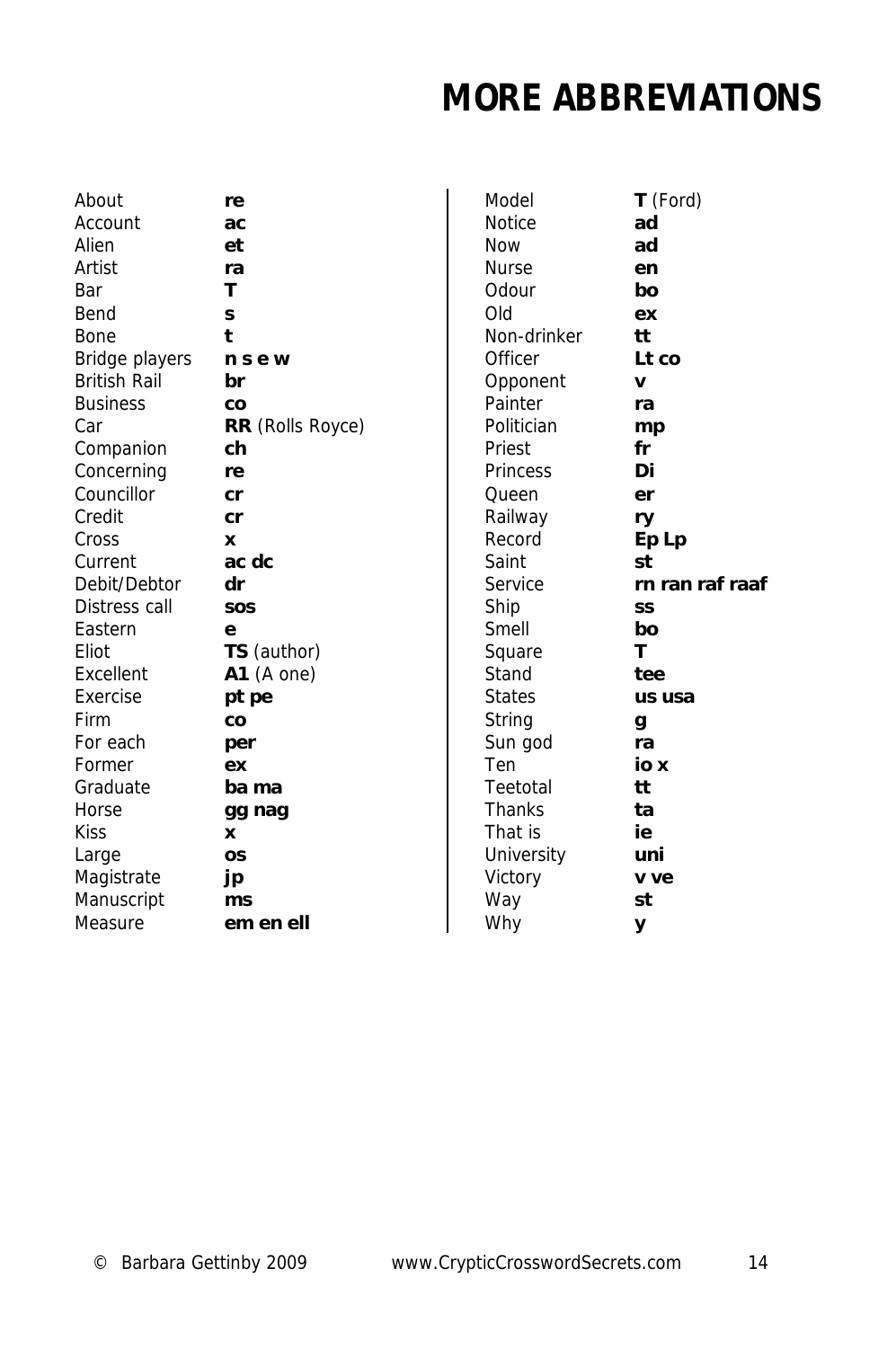### **COMMONLY USED SHORT WORDS**

Actor **Ham** Actress Cher Against Con At home In Big Os Bird Tit/Tern Business Co/firm Boss Stud/Head Bounder/Jumper Roo Boy Son/Lad Butter Goat/Ram Cathedral city Ely Communist Red Conservative Tory Convenience Loo/WC Copy Ape Crooner Bing Dash Elan Debts ious Designer Dior Drill Awl Egg Ova Everyone All Firm Co/Set First Man **Adam** First Woman Eve Friend Ally/Mate/Pal/ Father Dad/Pa/Pop/ Fashionable In Fish Eel/Ling/ Fool Ass For Pro Good man/woman St/Saint Grannie/Grandmother Nan Greeting Ave/Hi Gun Sten/Gat Head/Headland Ness Head Stud/Boss Hell Dis Hope Bob John Loo **Journalist** 

 Ami Sire/Da Cod/Gar Last word **Amen** Lettuce Cos Little devil and a lmp Live Be/is Mae West Manage Run Member Arm/Leg Nail Brad Notice Ad Old convict Lag/Con Old city Ur Otherwise Or/Else Pass Col Party Do/Lib Pose Sit Quiet Mum/Sh Revolutionary Che Saint St See Lo/Eye/Spy Spoil Mar Study Con/Den Tea Cha/Char Thanks Ta Therefore So/Ergo Tree/Wood Ash/Oak/ Uncle Sam US/USA Underworld Dis/Hell Unfashionable Out Vase Urn Vessel Urn/Pot/Pan/ Way Road/Rd/St Wood/Timber Ash/Oak/ Work Op/Opus Worker **Ant/Bee** 

Mother Mum/Dam/Ma Newspaper Press/Age/Sun Old you Ye/Thou/Thee (Che Guevara) River Po/Dee/Tay/Ure Elm/Fir SS/Ark Elm/Fir Working On/Go Writer Pen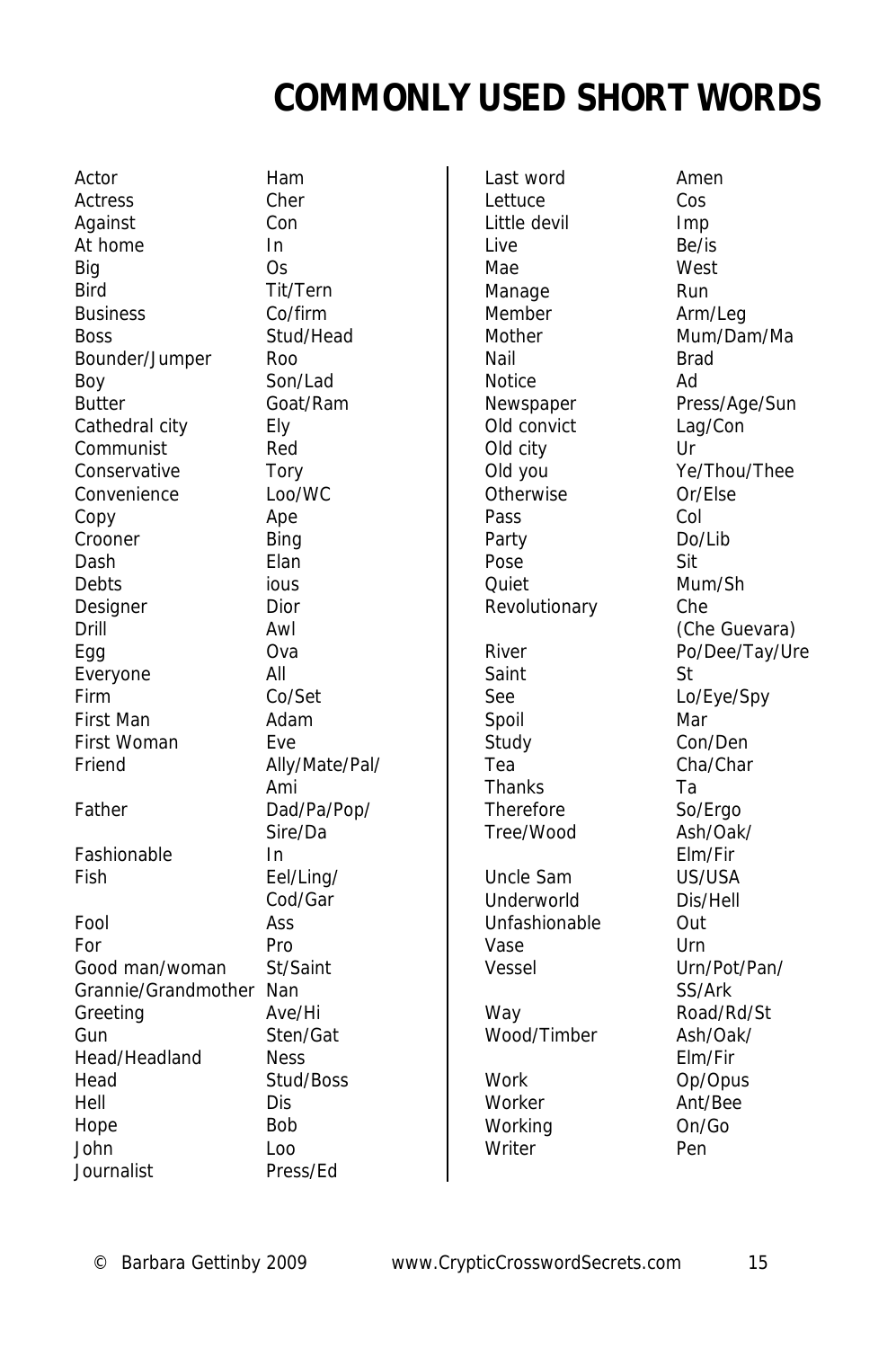### **DEVILISH AND DASTARDLY DECOYS**

You'll never see the English language in the same light again. Here are some of the different ways to look at words.

| About                 | A bout (a fight)       | Lionheart                       | io (heart of lion)    |
|-----------------------|------------------------|---------------------------------|-----------------------|
| Airport               | Nostril/Nose           | Low                             | Moo                   |
| Amidships             | Amid ships (ss)        | Midday                          | a (mid<br>day)        |
|                       | (ss for ship or ships) | Morse code                      | Tap/Tapping/          |
| Atom                  | A to M (first half of  |                                 | Tap dancing           |
|                       | the alphabet)          | Mouth                           | Speaker               |
| Anaesthetic           | Number (number)        | Never Never                     | HP (Hire purchase)    |
| Around                | A round (A bullet)     | Noon                            | No on (remove on)     |
| <b>Banker</b>         | River                  | Oversight                       | Eyebrow               |
| Boast/Brag            | I am (iam)             | Peas                            | pp                    |
| Bounder               | Roo/Grasshopper/       | Pitman                          | <b>Miner</b>          |
|                       | Cricket/Frog           | Ranger                          | Cowboy/Chef           |
| Bower                 | Violinist/Fiddler      | Revolutionary                   | Wheel                 |
| <b>Butter</b>         | Goat/Ram               | Runner                          | River                 |
| Cagey                 | k g                    | Scope                           | A - Z                 |
| Cattle                | Lowers                 | Seas                            | CC                    |
| Clipper               | Barber                 | Sewer                           | Dressmaker/Tailor     |
| Cocktail              | K (Cock tail)          |                                 | /Farmer               |
| Crossword             | Argument               | Singer                          | Toaster (Singe<br>er) |
|                       | (cross word)           | Spinner                         | Spider                |
| Cutback               | Tuc                    | Summer                          | Adder/Calculator      |
| Cutie                 | q t                    | <b>Thames</b>                   | London banker         |
| Decrease              | Iron/press             | Third month                     | n (Third letter of    |
| <b>Distress</b>       | Scalp (Dis tress)      |                                 | month)                |
| Drain                 | Dra in (put dra<br>in) | Turnkey                         | yek<br>(key           |
| Drawer                | Dentist/Artist/Tug     |                                 | returned)             |
| Ease                  | ee (ees)               | Undivided                       | One                   |
| Education             | rrr (three R's)        | Union man                       | Groom                 |
| Empty bag             | bq                     | <b>Unconscious</b>              | Out                   |
| Erased                | Erase d (remove d)     | Unwilling                       | Intestate(no will)    |
| Evening               | Ironing/smoothing      | Victim                          | Abel                  |
| Fiancée               | Ringer                 | Warder                          | <b>Nurse</b>          |
| Fisherman             | Hooker/angler          | Waver                           | Hairdresser           |
| Flower                | River (flow er)        | Weaver                          | Spider                |
| Glasses               | oo (spectacles)        | Webster                         | Spider                |
| Greenies              | Thumbs (green          | Web designer                    | Spider                |
|                       | thumbs)                | Wheel                           | Revolver              |
| Heartless             | Remove middle          | Wicked                          | Candle                |
|                       | of a word              | Wise                            | УY                    |
| Indeed                | In deed                | Within                          | With in (Something    |
| Inside                | $In$ side              |                                 | to go with in)        |
| Italian banker        | Po (Italian river)     | Without                         | With out              |
| Jumper                | Roo etc                | Won                             | Ist                   |
| Last                  | z                      | Yale                            | Key/lo                |
| Leaves                | Tea                    |                                 |                       |
| Dorbara Cottinbu 2000 |                        | unus CrupticCroccuprocorpts com | 14                    |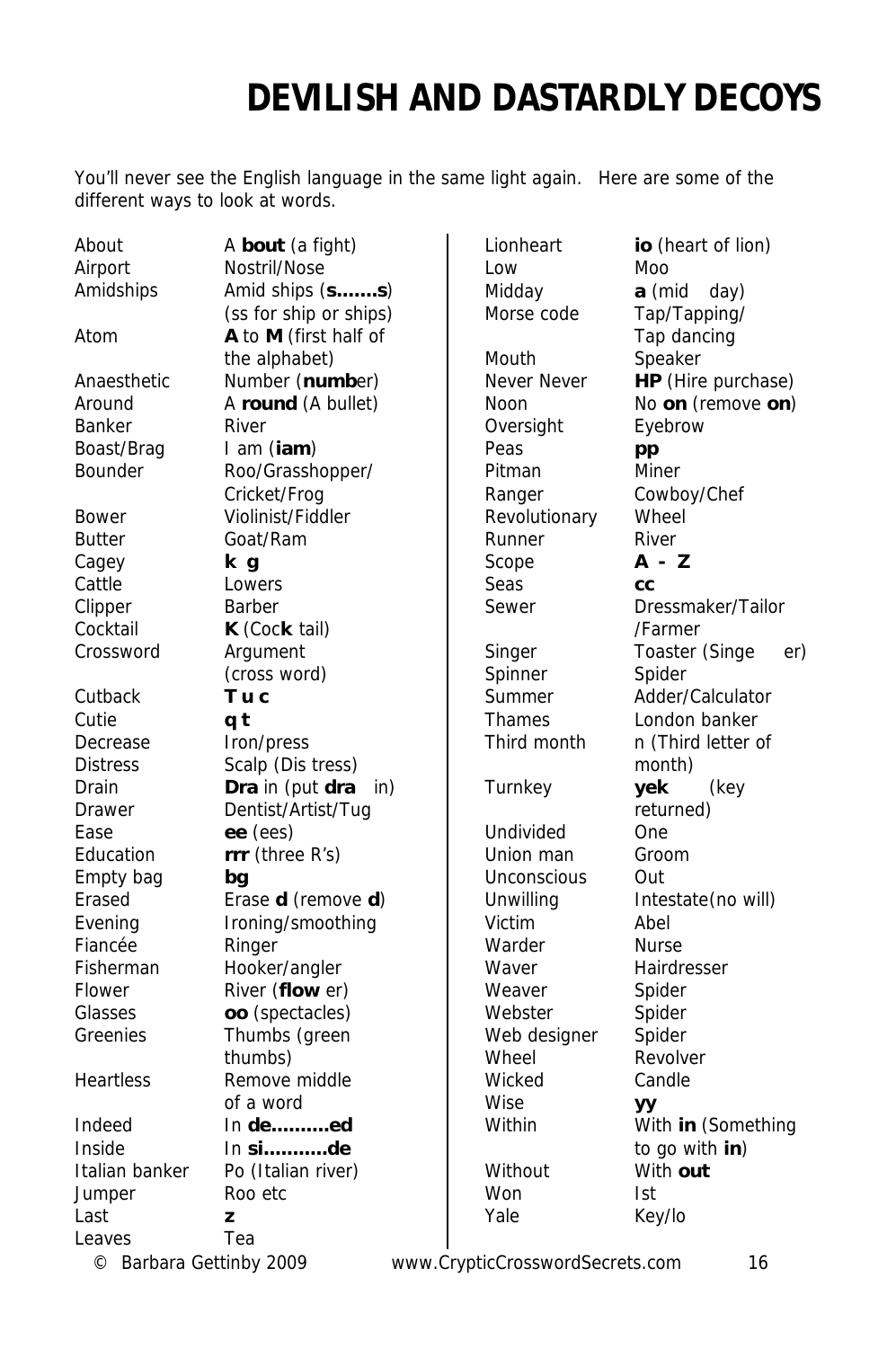### **Cryptic Crossword Secrets Sample Grid, clues and solutions**

|                |                  | $\overline{1}$ | $\overline{c}$ | $\overline{3}$ | $\overline{4}$ | $\overline{5}$ |         |  |
|----------------|------------------|----------------|----------------|----------------|----------------|----------------|---------|--|
|                | $\boldsymbol{6}$ |                |                |                | 7              |                | $\bf 8$ |  |
|                |                  |                |                |                |                |                |         |  |
| $\overline{9}$ |                  |                | 10             |                |                |                |         |  |
|                |                  |                |                |                |                |                |         |  |
| 11             |                  |                |                | 12             | 13             | 14             |         |  |
|                |                  |                |                |                |                |                |         |  |
| 15             | 16               |                | 17             |                |                | 18             |         |  |
|                |                  |                |                |                |                |                |         |  |
| 19             |                  |                |                | 20             | 21             |                | 22      |  |
|                |                  |                |                |                |                |                |         |  |
| 23             |                  | 24             |                | 25             |                | 26             |         |  |
|                |                  |                |                |                |                |                |         |  |
|                | 27               |                |                | 28             |                |                |         |  |
|                |                  |                |                |                |                |                |         |  |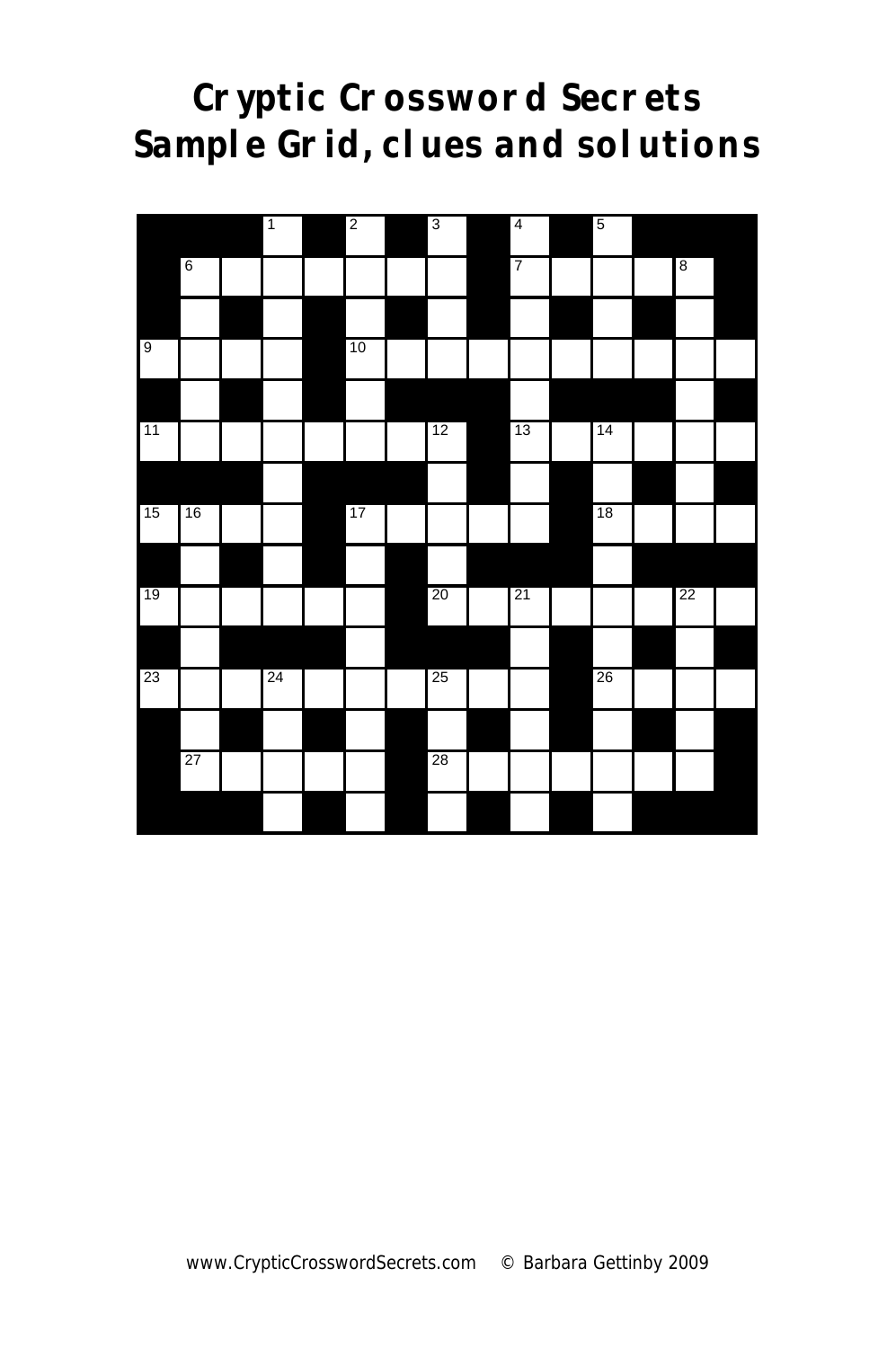# **Cryptic Clues**

| <b>Across</b> |                                                   | Down                                                    |                                                        |  |  |
|---------------|---------------------------------------------------|---------------------------------------------------------|--------------------------------------------------------|--|--|
|               | 6 Move effortlessly AI, near the sea (7)          |                                                         | 1 Fussy detail (10)                                    |  |  |
|               | 7 Permitted to be spoken audibly (5)              | 2                                                       | Where the ostler works is unchanging                   |  |  |
| 9             | Throw the actors (4)                              |                                                         | (6)                                                    |  |  |
|               | 10 Albert Hess, agitated and puffing (10)         |                                                         | 3 Colour of down (4)                                   |  |  |
| 11            | Yellow hens (8)                                   | Blueprints for the boy with the sea<br>4<br>birds $(8)$ |                                                        |  |  |
|               | <b>13</b> Salad green for the space vehicle (6)   |                                                         | 5 Loop around the pond (4)                             |  |  |
|               | <b>15</b> Coral doesn't start by mouth (4)        |                                                         | Train a vehicle to carry people (5)                    |  |  |
|               | 17 Carries the animals (5)                        |                                                         | 8 Downward trend of French perfume                     |  |  |
|               | 18 Cracked almonds (4)                            |                                                         | (7)                                                    |  |  |
|               | 19 Sets off, then jumps back (6)                  |                                                         | 12 Waterproofs the marine mammals (5)                  |  |  |
|               | <b>20</b> Stretched tightly and filtered (8)      |                                                         | 14 Thought over creeds Odin altered (10)               |  |  |
|               | 23 Rate friends as schoolfellows (10)             |                                                         | <b>16</b> Flustered rodent with the casual shirt       |  |  |
|               | <b>26</b> Wicked? Reflect and live (4)            |                                                         | was in front (7)                                       |  |  |
|               | 27 Attracted and pulled along (5)                 |                                                         | 17 Ten beams changed the cellar (8)                    |  |  |
|               | 28 Fit for nothing? Don't employ so<br>many $(7)$ |                                                         | 21 Hurries with the marsh plants (6)                   |  |  |
|               |                                                   |                                                         | 22 Leaves change to exist (5)                          |  |  |
|               |                                                   |                                                         | <b>24</b> Notices call for large areas of water<br>(4) |  |  |
|               |                                                   |                                                         | 25 Genuine time to regret (4)                          |  |  |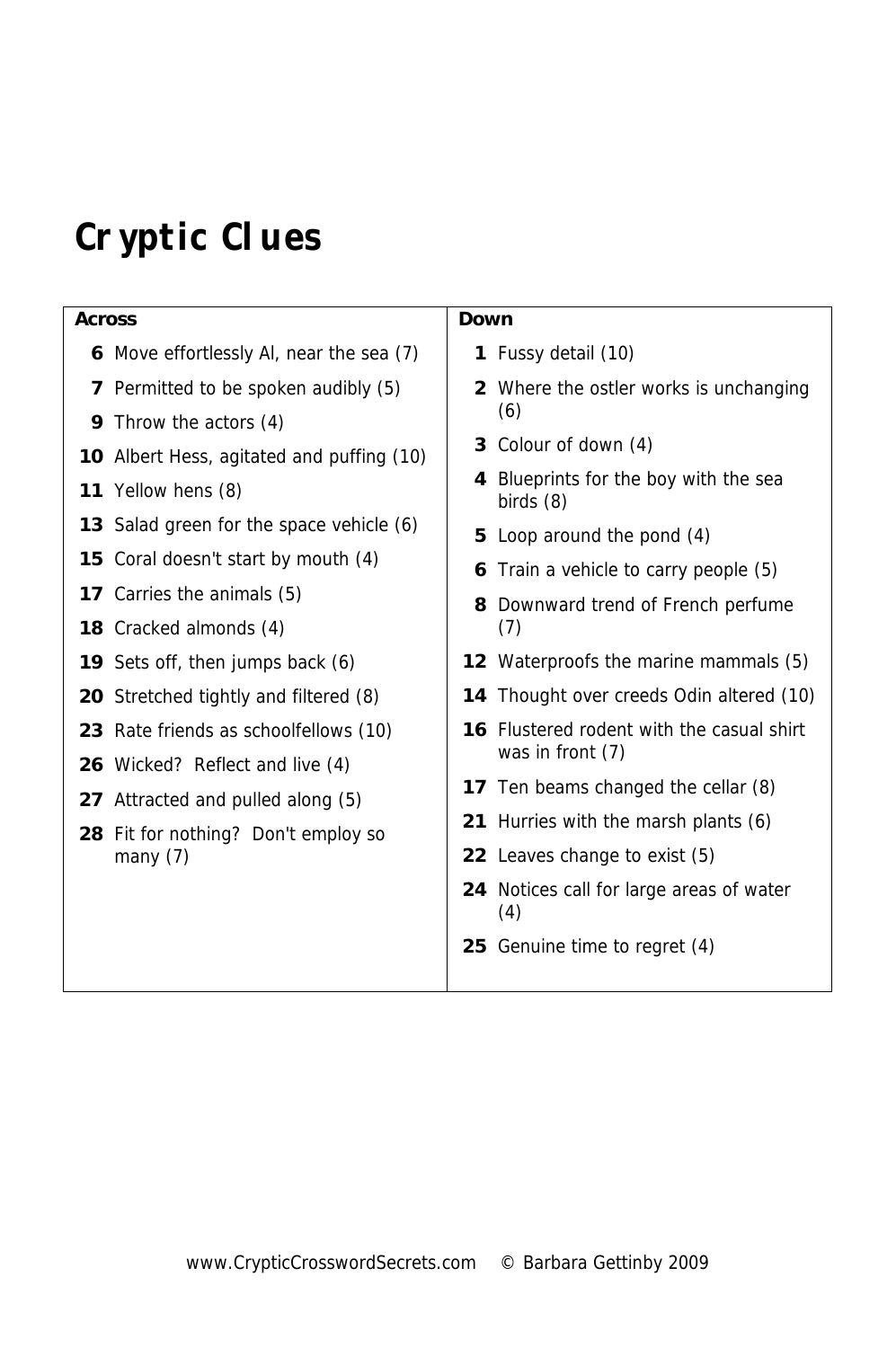# **Straight Clues**

| <b>Across</b> |                          | Down |                             |
|---------------|--------------------------|------|-----------------------------|
|               | 6 Near the sea (7)       |      | <b>1</b> Fussy (10)         |
|               | 7 Audibly (5)            |      | 2 Unchanging (6)            |
|               | 9 Throw $(4)$            |      | 3 Colour $(4)$              |
|               | <b>10</b> Puffing (10)   |      | 4 Blueprints (8)            |
|               | <b>11</b> Hens (8)       |      | 5 Pond $(4)$                |
|               | 13 Space vehicle (6)     |      | 6 Train $(5)$               |
|               | 15 By mouth $(4)$        |      | 8 Downward trend (7)        |
|               | 17 Carries $(5)$         |      | 12 Waterproofs (5)          |
|               | 18 Cracked (4)           |      | 14 Thought over (10)        |
|               | <b>19</b> Sets off $(6)$ |      | <b>16</b> Flustered (7)     |
|               | <b>20</b> Filtered (8)   |      | <b>17</b> Cellar (8)        |
|               | 23 Schoolfellows (10)    |      | 21 Hurries $(6)$            |
|               | <b>26</b> Wicked (4)     |      | 22 Leaves $(5)$             |
|               | 27 Attracted (5)         |      | 24 Large areas of water (4) |
|               | 28 Fit for nothing (7)   |      | $25$ Genuine $(4)$          |